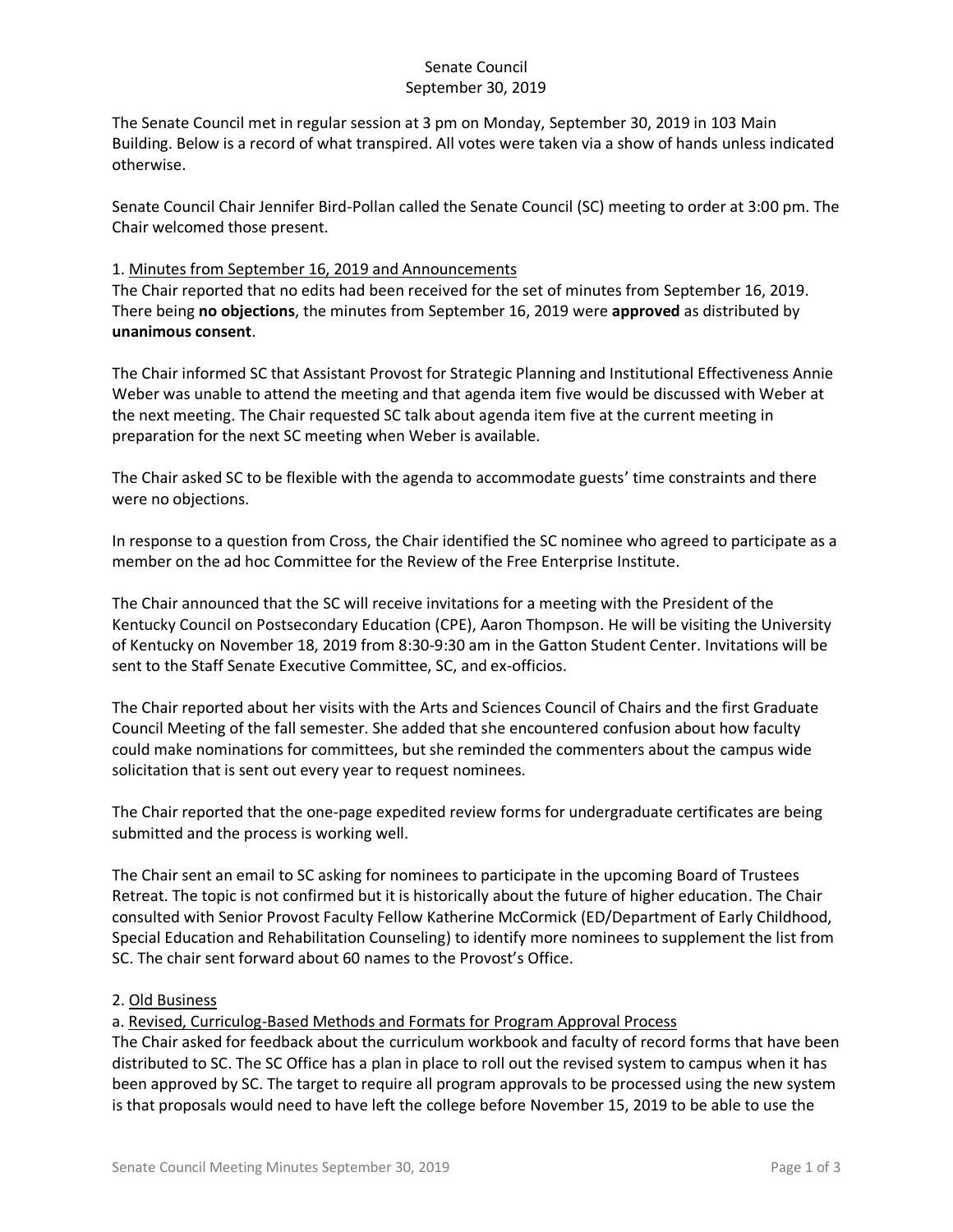# Senate Council September 30, 2019

current/old forms and processes. The Chair noted that there would be some flexibility about that deadline, although that information would not be widely shared. There was some discussion and praise of the new forms.

Vincent made a **motion** to require the use of program approval forms for proposals leaving the college after November 15, 2019. Cross **seconded**. The Chair added that the expectation is that everyone will use the Senate-provided forms after November 15<sup>th</sup> and other formats will not be accepted. There was some discussion in favor of this and no objections. A **vote** was taken and the motion **passed** with none opposed. The Chair said that a faculty member had requested the ability to use the new forms and processes before official approval and was allowed to do so. As a result, the first program submitted into Curriculog is expected to reach the SC office soon.

3. Nominations for Participation in Board of Trustees' 2018-19 Evaluation of President Eli Capilouto The Chair sent an email to SC asking for nominees for participation in the Board of Trustees' (BOT) 2018- 19 Evaluation of President Eli Capilouto. Results were distributed to SC for consideration. The response rate from SC members was lower than expected and the Chair suggested sending requests to the full Senate for their input in order to increase the number of people being considered; there were no objections. There was discussion about possible nominees and how many names SC would like to submit for the three open seats for the BOT evaluation. Cross made a **motion** to pause the conversation to accommodate SC guest schedules. Brion **seconded**. A **vote** was taken and the motion **passed** with none opposed.

#### 4. Announcement Regarding Upcoming Initiative Introductions were made around the room.

Executive Vice President for Finance and Administration Eric Monday gave an update about the Smart Campus Initiative and gave background information about Esports. Monday shared potential opportunities that Esports might bring to the university and research that UK has been doing regarding the subject.

There was discussion of potential pros and cons. Associate Chief Information Officer Heath Price and Senior Provost Faculty Fellow Katherine McCormick (ED/Department of Early Childhood, Special Education and Rehabilitation Counseling) answered questions and addressed comments from SC.

# 6. Committee Reports

# a. Senate's Admissions and Academic Standards Committee (SAASC) – Bill Smith, Chair i. Proposed Changes to PharmD

The Chair welcomed Bill Smith (EN), Chair of the Senate's Admissions and Academic Standards Committee (SAASC). Smith described the proposal. The Chair solicited questions of fact from SC members and requested that Smith and Guests Penni Black (PH/Associate Professor of Pharmaceutical Sciences and Director of the Professional Program) and Frank Romanelli (PH/ Professor of Pharmacy Practice & Science) respond. When there were no further factual questions, the Chair stated that the **motion** on the floor was a recommendation from the SAASC to eliminate the Pharmacy College Admissions Test (PCAT) as a requirement for admission in the Doctor of Pharmacy degree program. Because the motion came from committee, no **second** was required. The Chair called for a vote and the motion **passed** with none opposed.